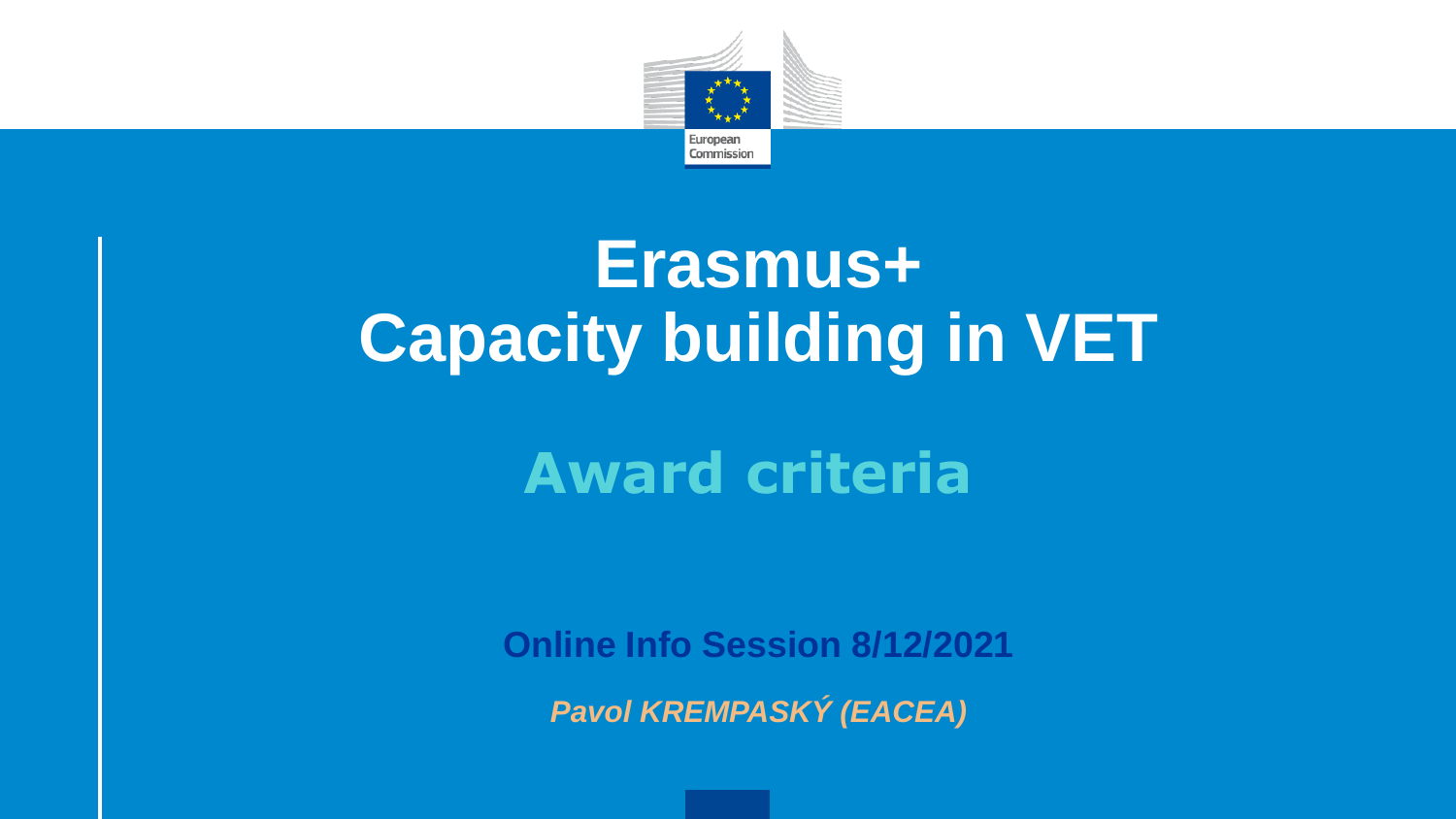### Award Criteria

## Scoring system  $\checkmark$  4 award criteria



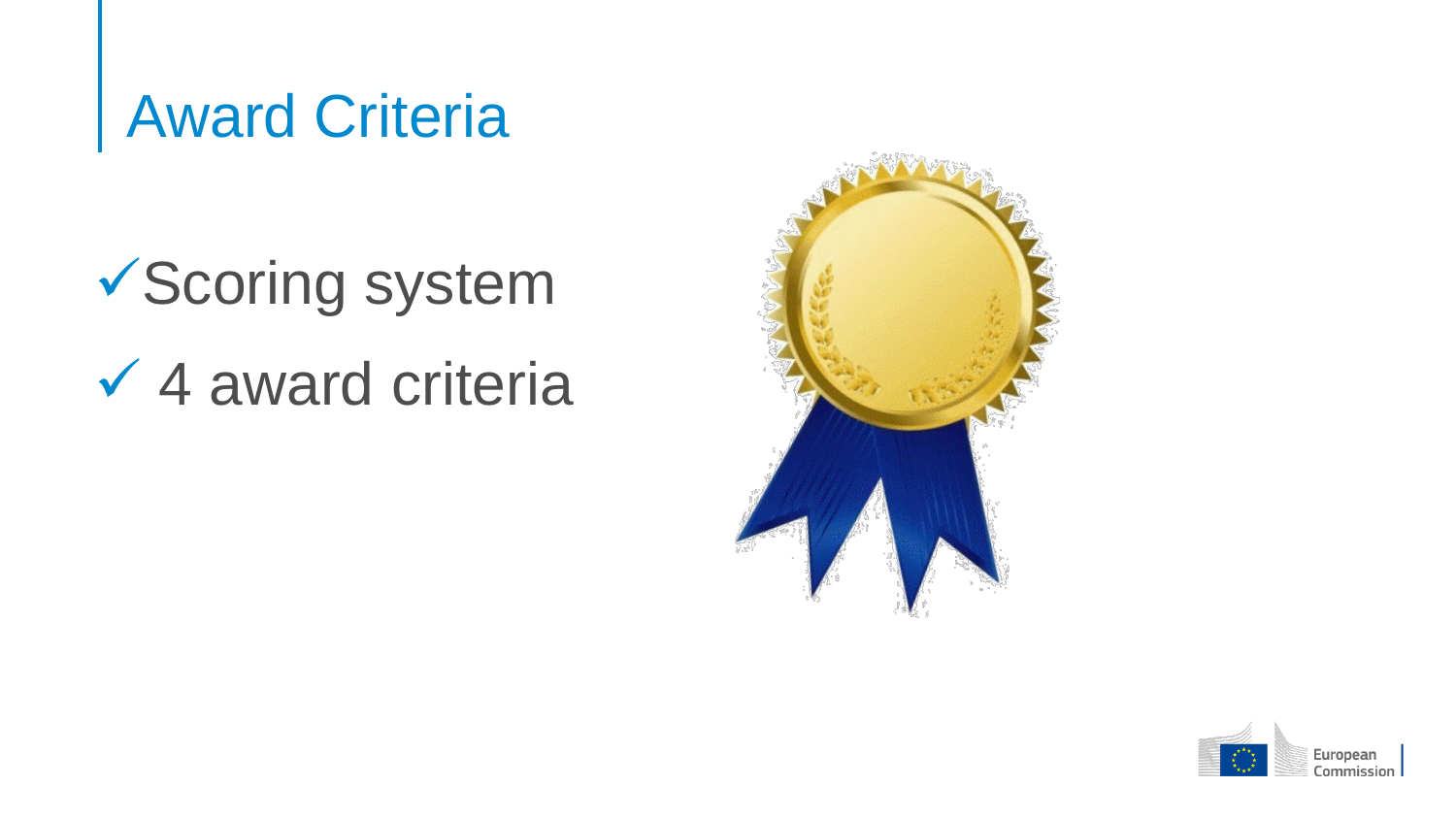# Scoring system and award criteria

| <b>Criteria</b>                                                                                                                                     | <b>Maximum points</b> | <b>Minimum pass</b><br>points |
|-----------------------------------------------------------------------------------------------------------------------------------------------------|-----------------------|-------------------------------|
| Relevance of the project                                                                                                                            | 30                    | 15                            |
| Quality of the project design and implementation                                                                                                    | 30                    | 15                            |
| Quality of the partnership and the cooperation arrangements                                                                                         | 20                    | 10                            |
| Impact                                                                                                                                              | 20                    | 10                            |
| <b>Total score: Maximum 100 points</b><br>To be considered for funding:<br>1. Minimum total score 60 points AND<br><b>Minimum pass points</b><br>2. |                       |                               |

More details on each criterion in Programme Guide, pages 314 – 315

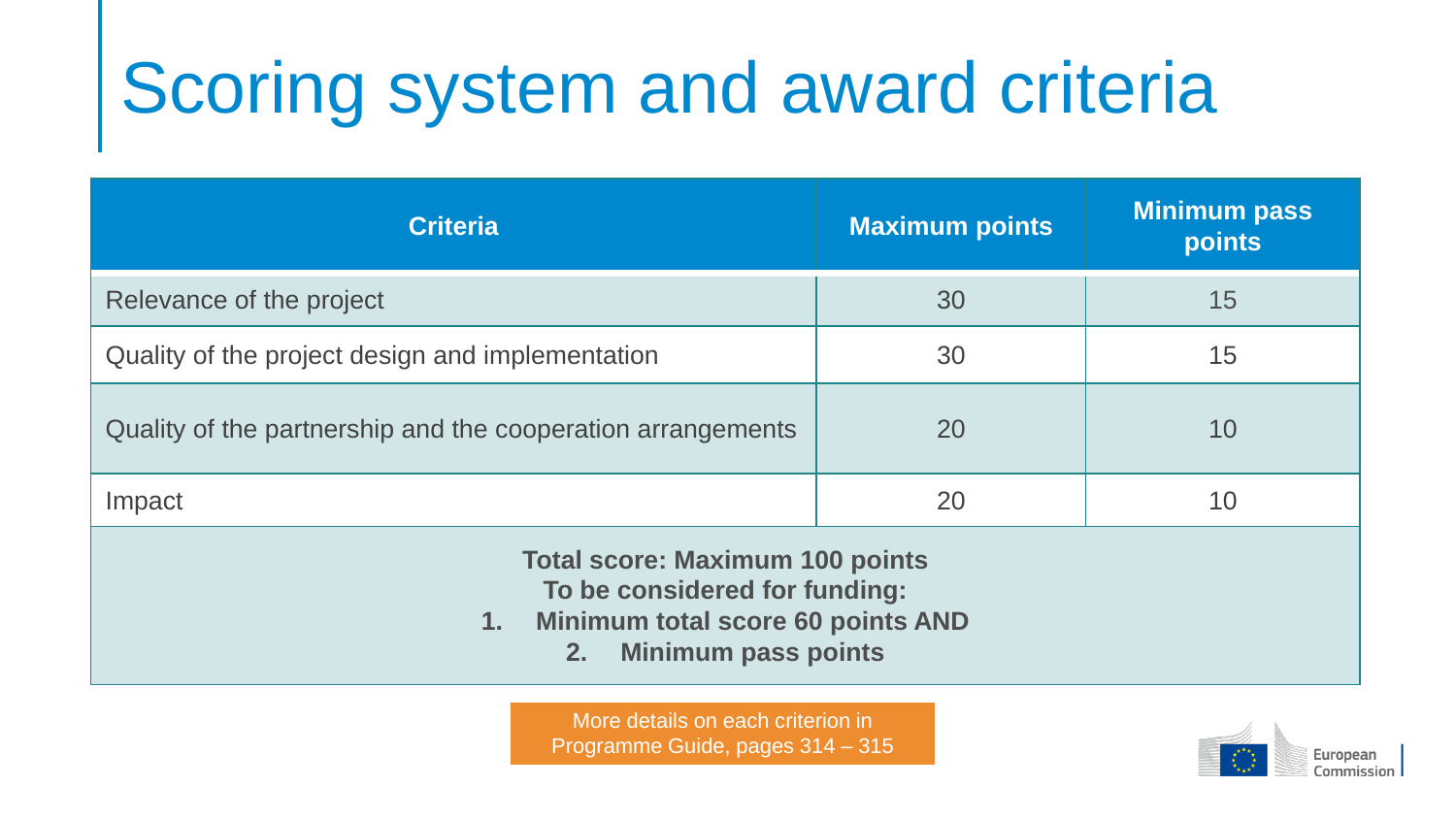- Relevance to objectives and thematic areas
- The extent to which the proposal addresses:
	- **Geographical targets**
	- **Regional and cross-cutting priorities**
	- **Local context**
	- Objectives of the action realistic
	- **Innovativeness and/or complementarity**
	- Capacity building
	- **Strategies of VET providers and countries**
	- **Horizontal aspects**

### **AWARD CRITERIA**

More details on each bullet point in<br>Programme Guide (version 1) Programme Guide (version 1) page 314



|                              | The relevance of the proposal to the objectives and thematic areas of the action.<br>The extent to which:                                                                                                                                                                                                                                                         |  |  |
|------------------------------|-------------------------------------------------------------------------------------------------------------------------------------------------------------------------------------------------------------------------------------------------------------------------------------------------------------------------------------------------------------------|--|--|
|                              | the proposal addresses the geographical targets of the action;                                                                                                                                                                                                                                                                                                    |  |  |
|                              | the proposal addresses the regional and cross-cutting priorities of the third countries not<br>associated to the Programme involved;                                                                                                                                                                                                                              |  |  |
|                              | the proposal is feasible in the local context of the targeted country(/ies);<br>$\sim$                                                                                                                                                                                                                                                                            |  |  |
| <b>Relevance of</b>          | the objectives are clearly defined, realistic and address issues relevant to the participating                                                                                                                                                                                                                                                                    |  |  |
| the project                  | organisations and target groups;                                                                                                                                                                                                                                                                                                                                  |  |  |
| (maximum<br>score 30 points) | the proposal is innovative and/or complementary to other initiatives already carried out by<br>the participating organisations;<br>the capacity building activities are clearly defined and aim at reinforcing the capacities of<br>the participating organisations;<br>the activities inscribe themselves in the development strategies of the targeted VET<br>٠ |  |  |
|                              | providers and support strategies at country level, including a greater attention to<br>employability, inclusion, diversity and socio-economically disadvantaged participants where<br>relevant;                                                                                                                                                                   |  |  |
|                              |                                                                                                                                                                                                                                                                                                                                                                   |  |  |

the horizontal aspects of the Programme are taken into consideration.

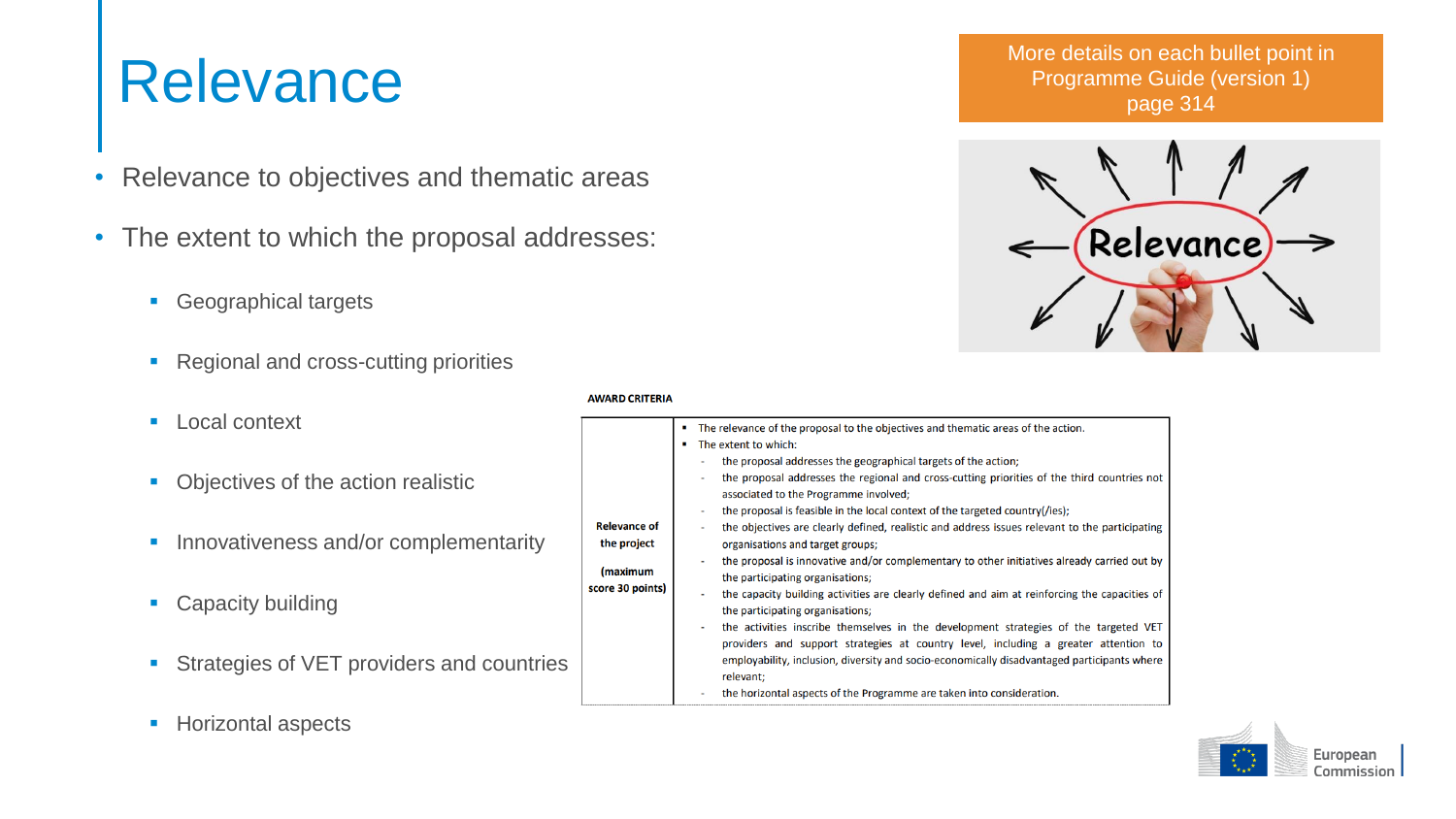### Quality of the project design and implementation

More details on each bullet point in Programme Guide (version 1) page 315

- Quality of the work programme
- Appropriateness and quality of the methodology proposed for addressing the needs
- Innovative nature
- Consistency between project objectives and activities proposed
- Quality and effectiveness of the work plan
- Quality of the non-formal learning methods proposed
- Quality of arrangements for the selection of participants in relation to inclusion and diversity objectives
- Quality of recognition and validation of participants' learning outcomes
- Quality control measures to ensure that the project implementation is of high quality
- Cost-effectiveness and allocation of appropriate resources
- The appropriateness of measures for selecting and/or involving participants in mobility



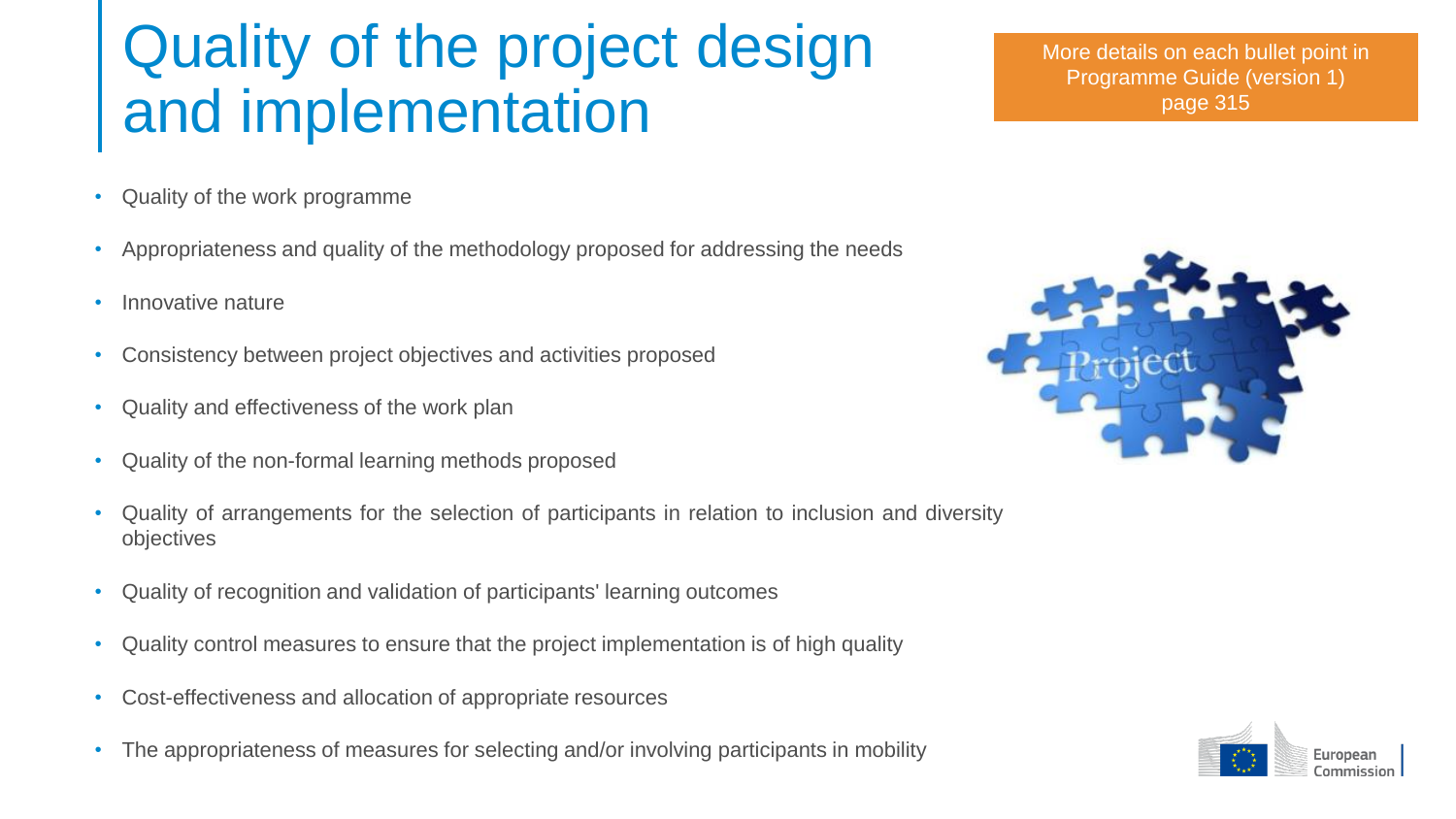### Quality of the partnership and the cooperation arrangements

- The extent to which:
	- appropriate mix of complementary participating organisations with the necessary profile, experience and expertise exists
	- $\checkmark$  the distribution of responsibilities and tasks demonstrates the commitment and active contribution of all
- The existence of effective mechanisms for coordination and communication between the participating organisations, as well as with other relevant stakeholders





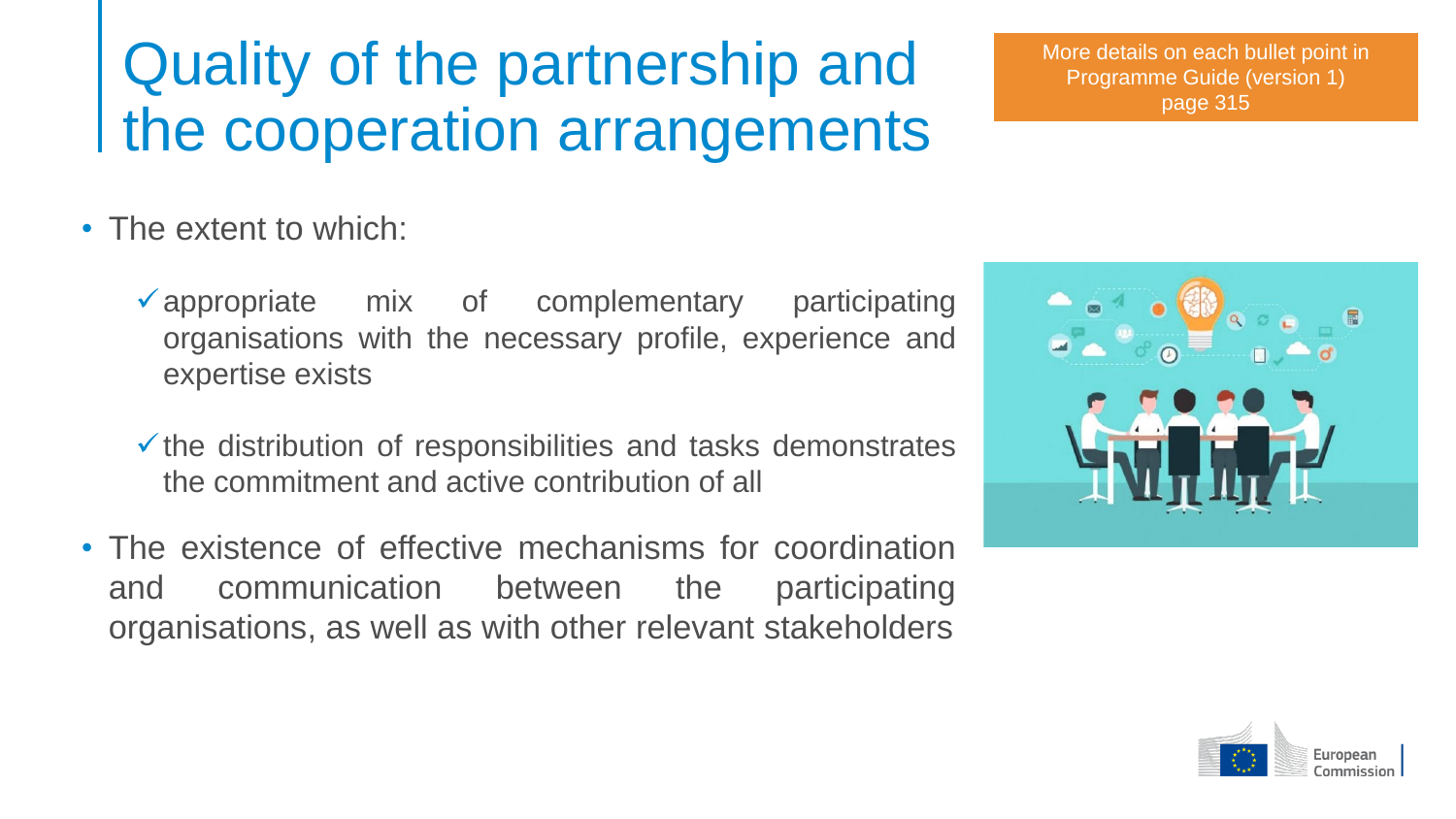### Impact

\*

- Quality of measures for evaluating the outcomes of the project
- Potential impact of the project:
	- $\checkmark$  on participants and participating organisations, during and after the project lifetime
	- $\checkmark$  outside the organisations and individuals directly participating in the project, at local, regional, national and/or international levels
- Quality of the dissemination plan
- Results freely available and promoted through open licenses \* *(see also pages 14, 410 and 411 of the Programme Guide)*
- Quality of the plans for ensuring the sustainability of the project

As a general rule, and within the limits of existing national and European legal frameworks, results should be made available as open educational resources (OER) as well as on relevant professional, sectorial or competent authorities' platforms. The proposal will describe how data, materials, documents and audio-visual and social media activity produced will be made freely available and promoted through open licences, and does not contain disproportionate limitations.



"*Impact*" has a specific section in the Programme Guide (page 314)

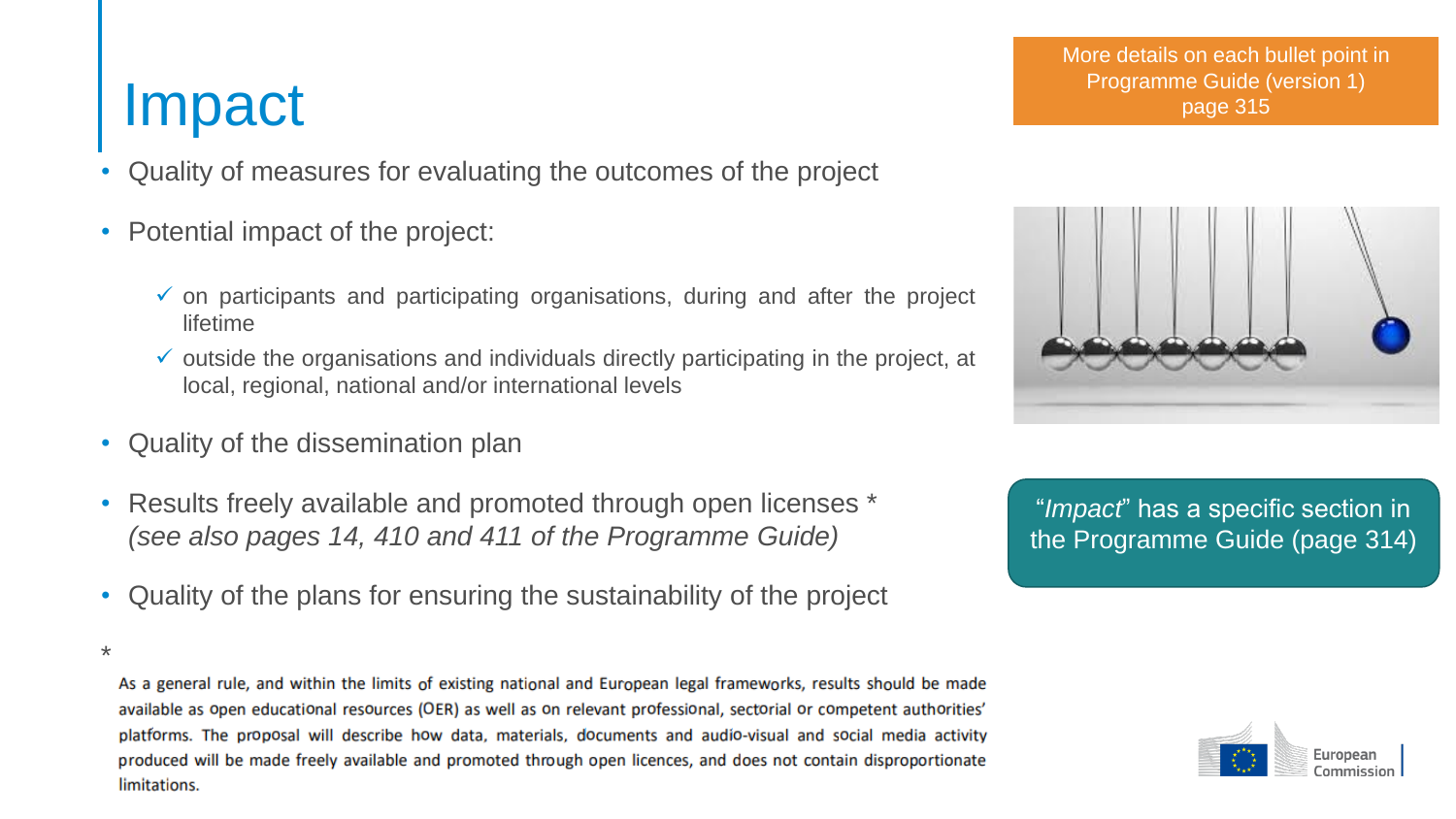### **Tips**

- **Consider** the main aim of this action
- **Understand** the situation of your partners from third countries not associated to the Programme and base your reflection on a good knowledge of their VET reality
- **[Download](https://ec.europa.eu/info/funding-tenders/opportunities/docs/2021-2027/erasmus/temp-form/af/af_erasmus-bb-lsii_en.pdf) the template of part B (Technical description)** of the application form **today.** Read it and when filling it in refer have next to you the Programme Guide
- **Answer in part B of the application form to all points listed under each Award criterion in the Programme Guide (pages 314-315)**
- **Explore already funded projects –** e.g. in the [Erasmus+](https://ec.europa.eu/programmes/erasmus-plus/projects#search/project/keyword=) project results platform
- **Consult** the section "*Setting up a project*" when drafting your application (page 310-311 of the Programme Guide): 1. Project identification. 2. Preparation, design and planning. 3. Implementation and monitoring. 4. Review and impact